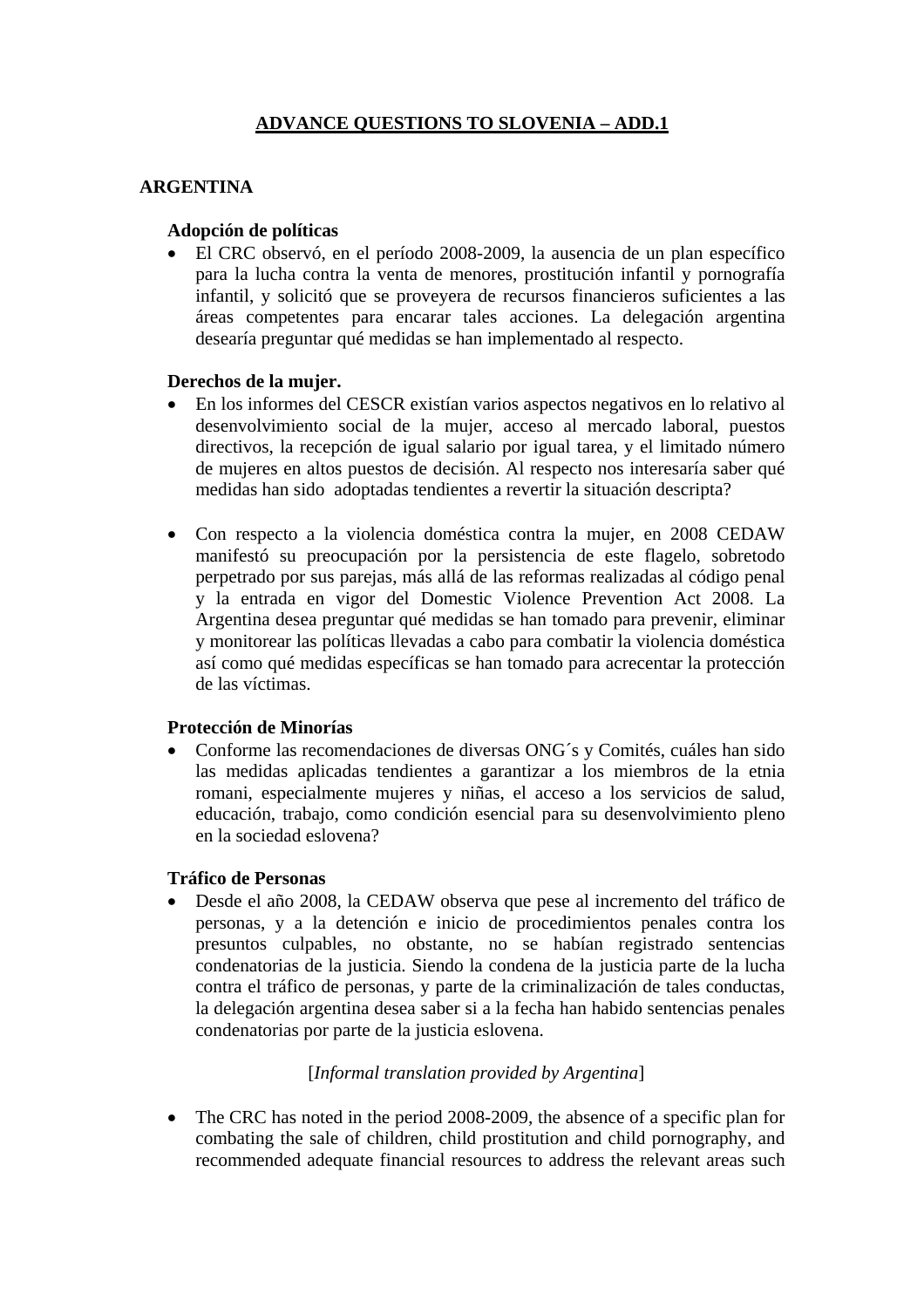actions. The delegation of Argentina would like to ask what measures have been implemented in this regard.

- In the CESCR reports there were several comments related to the development of women, access to labor market positions, receiving equal pay for equal work, and the limited number of women in senior decision making positions. In this regard, we would like to know what steps have been taken aimed at overcoming the challenges described?
- With regard to domestic violence against women, in 2008, CEDAW expressed concern about the persistence of this scourge, mainly perpetrated by partners. Argentina would like to ask what steps have been taken to prevent, eliminate and monitor policies undertaken to combat domestic violence and what specific measures have been taken to enhance the protection of victims
- Which measures have been implemented aimed at ensuring that members of the Roma, particularly women and girls, access to health services, education and work, an essential condition for development full in Slovenian society?
- Since 2008, CEDAW noted that despite the increase in human trafficking, as well as the arrest and initiation of criminal proceedings against alleged offenders, however, there had been no convictions of justice. In this regard, we would like to know if there have been cases of criminal conviction by the Slovenian justice.

#### **CZECH REPUBLIC**

- What specific measures has the Government adopted to strengthen effective protection against discrimination with regard to women, national minorities, persons of minority sexual orientation or gender identity and persons with disabilities?
- What measures does the Government adopt to decrease vulnerability of women and girls to trafficking and what specific measures are in place to assist victims of trafficking?
- How is ensured national implementation of obligations from the 1951 Refugee Status Convention and the 1967 Protocol thereto?
- What human rights education and training is provided to members of the police, prison and detention staff and judiciary? Do these educational programs include specifically sensitisation on protection of rights of minorities, women and children? How is ensured accountability of members of the police, prison and detention staff and judiciary for possible violations of human rights? Is there any complaint mechanism for victims of torture or ill-treatment?
- Does the Government lead any awareness raising campaigns to prevent hate speech and negative stereotypes against national and other minorities?